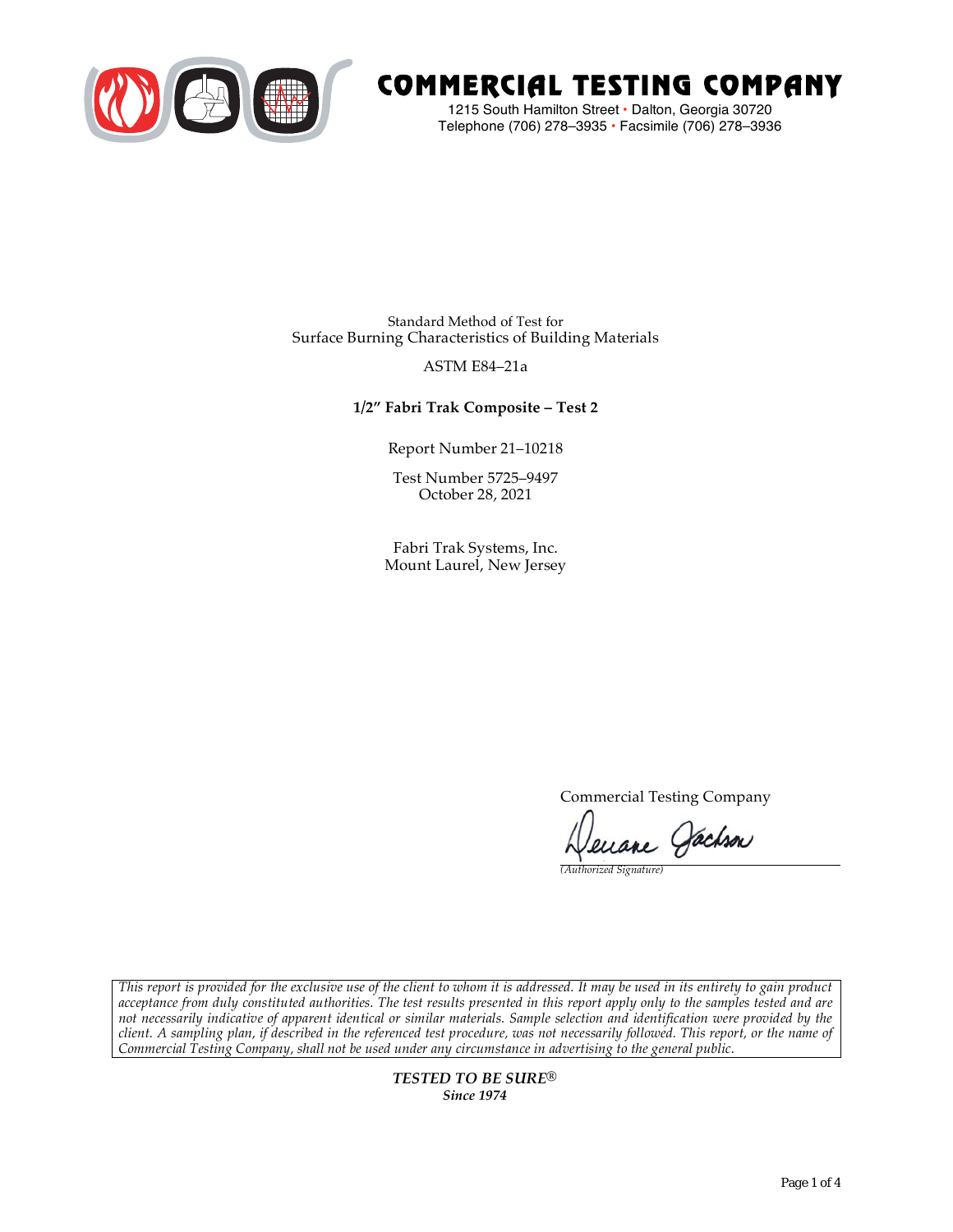#### **INTRODUCTION**

This report is a presentation of results of a surface flammability test on a material submitted by Fabri Trak Systems, Inc., Mount Laurel, New Jersey.

The test was conducted in accordance with the ASTM International fire-test-response standard E84–21a, *Surface Burning Characteristics of Building Materials*, sometimes referred to as the Steiner tunnel test. ASTM E84 is an American National Standard (ANSI) and has been approved for use by agencies of the Department of Defense. The ASTM E84 test method is the technical equivalent of UL No. 723. The test is applicable to exposed interior surfaces such as walls and ceilings. The test is conducted with the specimen in the ceiling position with the surface to be evaluated face down toward the ignition source. Thus, specimens shall either be self-supporting by its own structural quality, held in place by added supports along the test surface, or secured from the back side.

This standard is used to measure and describe the response of materials, products, or assemblies to heat and flame under controlled conditions, but does not by itself incorporate all factors required for firehazard or fire-risk assessment of the materials, products, or assemblies under actual fire conditions.

#### **PURPOSE**

The purpose of the test is to provide only the comparative measurements of surface flame spread and smoke development of materials with that of select grade red oak and fiber–reinforced cement board, Grade II, under specific fire exposure conditions with the smoke area of heptane used to establish the smoke-developed index. The test exposes a nominal 24-foot long by 20-inch wide test specimen to a controlled air flow and flaming fire adjusted to spread the flame along the entire length of a red oak specimen in  $5\frac{1}{2}$  minutes. During the 10-minute test duration, flame spread over the specimen surface are measured and recorded. Test results are calculated relative to red oak, which has an arbitrary rating of 100, and fiber–reinforced cement board, Grade II, which has a rating of 0. The 100 smoke-developed index is calculated using the smoke area of heptane.

The test results are expressed as Flame Spread Index and Smoke-Developed Index. The Flame Spread Index is defined in ASTM E176 as "a number or classification indicating a comparative measure derived from observations made during the progress of the boundary of a zone of flame under defined test conditions." The Smoke-Developed Index, a term specific to ASTM E84, is defined as "a number or classification indicating a comparative measure derived from smoke obscuration data collected during the test for surface burning characteristics." There is not necessarily a relationship between the two measurements.

The method does not provide for measurement of heat transmission through the surface tested, the effect of aggravated flame spread behavior of an assembly resulting from the proximity of combustible walls and ceilings, or classifying a material as noncombustible solely by means of a Flame Spread Index.

The zero reference and other parameters critical to furnace operation are verified on the day of the test by conducting a 10–minute test using 1/4–inch fiber–reinforced cement board, Grade II. Periodic tests using NOFMA certified 23/32–inch select grade red oak flooring provide data for the 100 flame spread reference with heptane providing data for calculating the 100 smoke-developed index. These procedures are more fully described in Section 7of the E84 Standard.

#### **TEST SAMPLE**

The test sample, selected by the client, was identified as **1/2" Fabri Trak Composite – Test 2,** (Guilford of Maine Anchorage Fabric,  $1/2$ " Terra Core Poly,  $1/2$ " SFE Perimeter Trak,  $1/2$ " SJT Joiner Trak in Middle of Panel, 5/8" Type X Gypsum Board). Three test panels, each measuring 24 inches wide by 96 inches in length, were received. They were physically self-supporting and required no additional sample preparation. The panels were transferred to storage racks and conditioned to equilibrium in an atmosphere with the temperature maintained at  $71 \pm 2$ °F and the relative humidity at  $50 \pm 5$  percent. For testing, the panels were placed end-to-end on the ledges of the tunnel furnace to make up the necessary 24-foot test sample and the test conducted with no auxiliary support mechanism.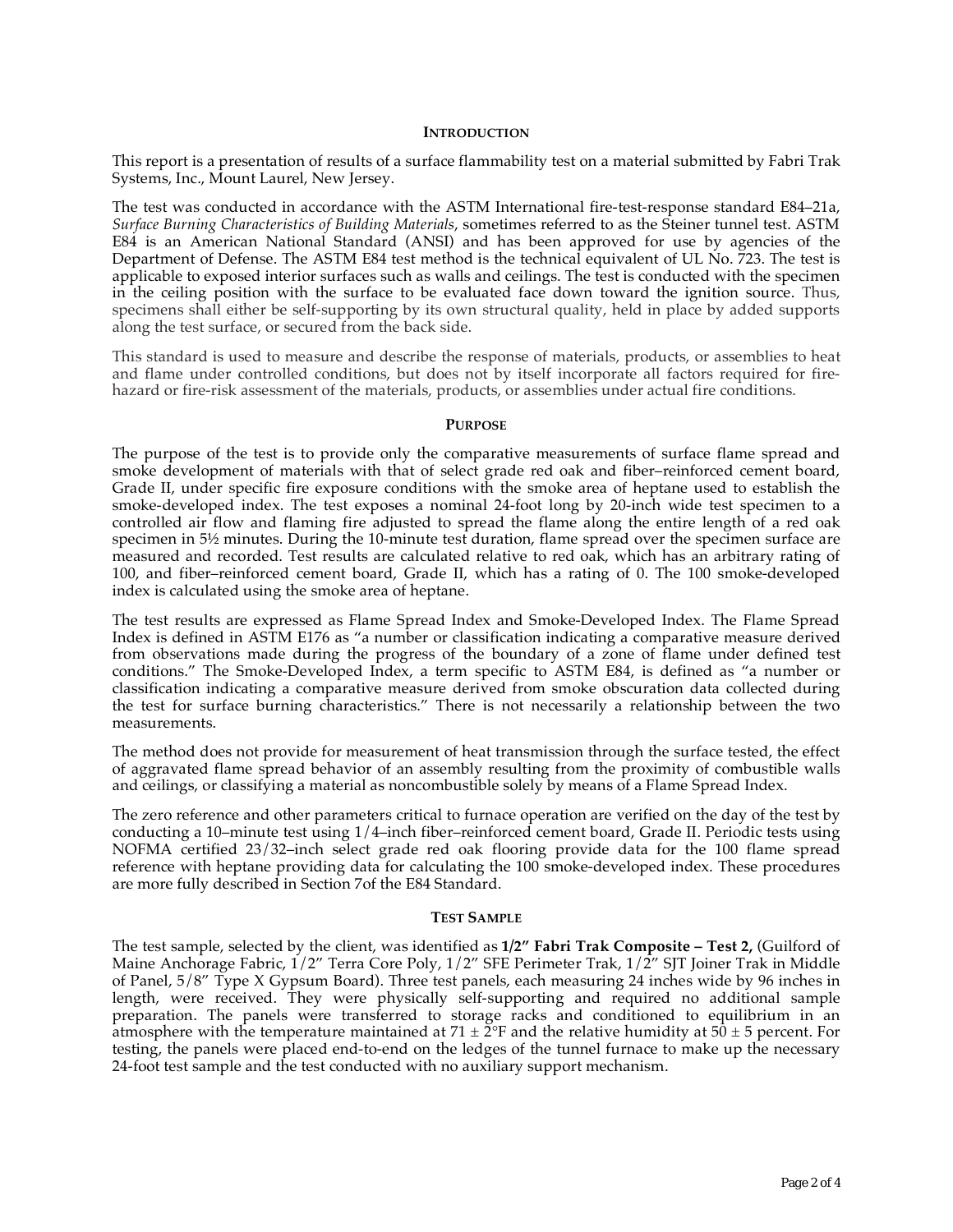### **TEST RESULTS**

The test results, calculated on the basis of observed flame propagation and the integrated area under the recorded smoke density curve, are presented below. The Flame Spread Index obtained in E84 is rounded to the nearest number divisible by five. Smoke-Developed Indices are rounded to the nearest number divisible by five unless the Index is greater than 200. In that case, the Smoke-Developed Index is rounded to the nearest 50 points. The rounding procedures are more fully described in Sections 9.1, 9.2, and X3 of the E84 Standard. The flame spread and smoke development data are presented graphically at the end of this report.

| <b>Test Specimen</b>                    | Flame Spread Index | Smoke-Developed Index |
|-----------------------------------------|--------------------|-----------------------|
| Fiber-Reinforced Cement Board, Grade II |                    |                       |
| Red Oak Flooring                        | 100                |                       |
| Heptane, (HPLC) Grade                   |                    | 100                   |
| 1/2″ Fabri Trak Composite – Test 2      | 15                 | 85                    |

#### **OBSERVATIONS**

Specimen ignition over the burners occurred at 0.08 minute. Surface flame spread was observed to a maximum distance of 3.81 feet beyond the zero point at 5.22 minutes. The maximum temperature recorded during the test was 608°F. For information purposes, the actual (unrounded) Flame Spread and Smoke-Developed Indices were 15.1 and 85.5 respectively.

#### **CLASSIFICATION**

The Flame Spread Index and Smoke-Developed Index values obtained by ASTM E84 tests are frequently used by code officials and regulatory agencies in the acceptance of interior finish materials for various applications. The most widely accepted classification system is described in the National Fire Protection Association publication NFPA 101 *Life Safety Code*, where:

| Class A $0-25$ Flame Spread Index     | $0 - 450$ Smoke-Developed Index |
|---------------------------------------|---------------------------------|
| Class B $26 - 75$ Flame Spread Index  | $0 - 450$ Smoke-Developed Index |
| Class C $76 - 200$ Flame Spread Index | $0 - 450$ Smoke-Developed Index |

Class A, B, and C correspond to Type I, II, and III respectively in other codes. They do not preclude a material being otherwise classified by the authority of jurisdiction.